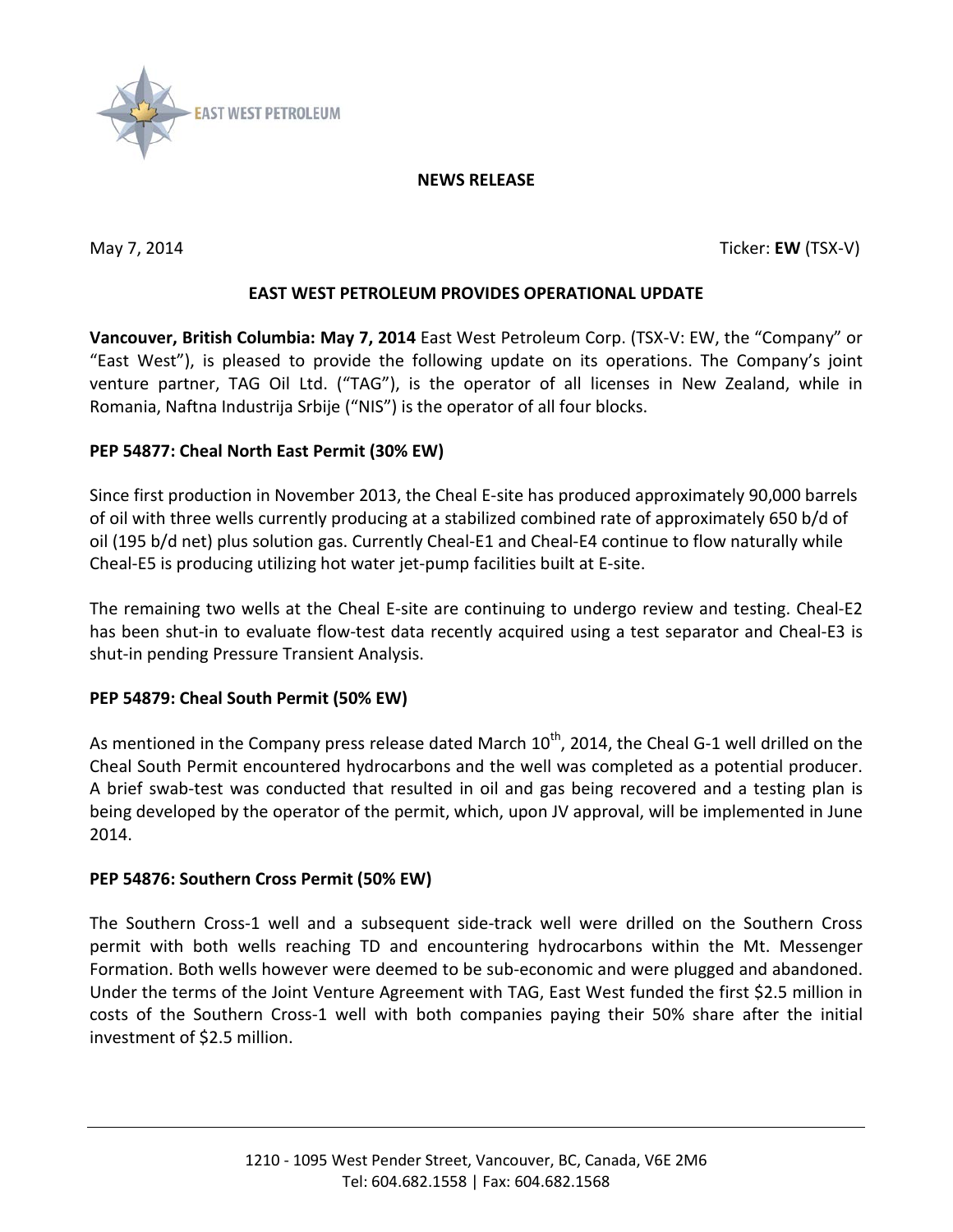### **2014 New Zealand Work Program**

Southern Cross-1 was the final well of the nine well exploration program in the Taranaki Basin which commenced in August 2013. East West has now completed the carry portion of the work program on each permit and all further costs and revenues will be shared jointly with TAG on a working interest basis.

The Company and TAG will now be interpreting the results from the program to identify and refine leads and prospects across the three licenses. One firm well is currently scheduled for drilling in 2014 on the Cheal North East Permit (Cheal-E6). Further, together with new seismic data being acquired on the Southern Cross Permit and seismic reprocessing on the Cheal North East and Cheal South Permits, the data gather from the drilling program will be used to identify additional drilling locations for wells in the second half of 2014.

In the East Coast PEP 55770 permit which covers over 105,000 gross acres, the Company looks forward the results of TAG's Waitangi Valley-1 well to be drilled this year on nearby acreage to test the Waipawa and Whangai formations. These formations are regarded as high-quality source rocks and compare technically to successful tight oil plays in North America such as the Bakken and Eagle Ford. Multiple Miocene aged formations also provide the potential for conventional reservoirs.

The results of the Waitangi Valley-1 well will be used with seismic reprocessing to plan the next phase of the work on the permit, which will include shooting of 2D seismic. To earn its 40% interest in the East Coast, the Company will be carrying TAG Oil through the first three years which will include committed work of seismic reprocessing and optional seismic acquisition and the drilling of one exploration well over the next three years.

The remaining 2014 capex program will be fully funded from production in New Zealand.

### **Romania (15% EW)**

NIS has informed the Company tenders were recently issued for seismic acquisition across all four licenses. Following acquisition and interpretation, three wells will be drilled on each block as part of the Phase I work programs. Under the farm out agreement with NIS, East West will be fully carried through to commerciality, which includes all Phase I and Phase II work on the concessions. NIS and the Company will be targeting conventional resources and all work will be done in accordance with local and international regulations and best practices.

David Sidoo, CEO of East west commented, "We are very pleased to have completed the nine well drilling program in New Zealand with our partner TAG Oil. Over the past nine months, the Company has passed significant milestones with the drilling of our first exploration well, reaching commercial production and generating our first cash flow which will amount to approximately \$8.5 Million in 2014. We are looking forward to the results of the ongoing testing in the Taranaki Basin and are continuing to work closely with TAG on new ventures such as our East Coast permit and reviewing available acreage in the 2014 New Zealand Block Offer. In Romania, we are pleased to report that work is progressing across all four licenses in advance of drilling in late 2014 or early 2015. NIS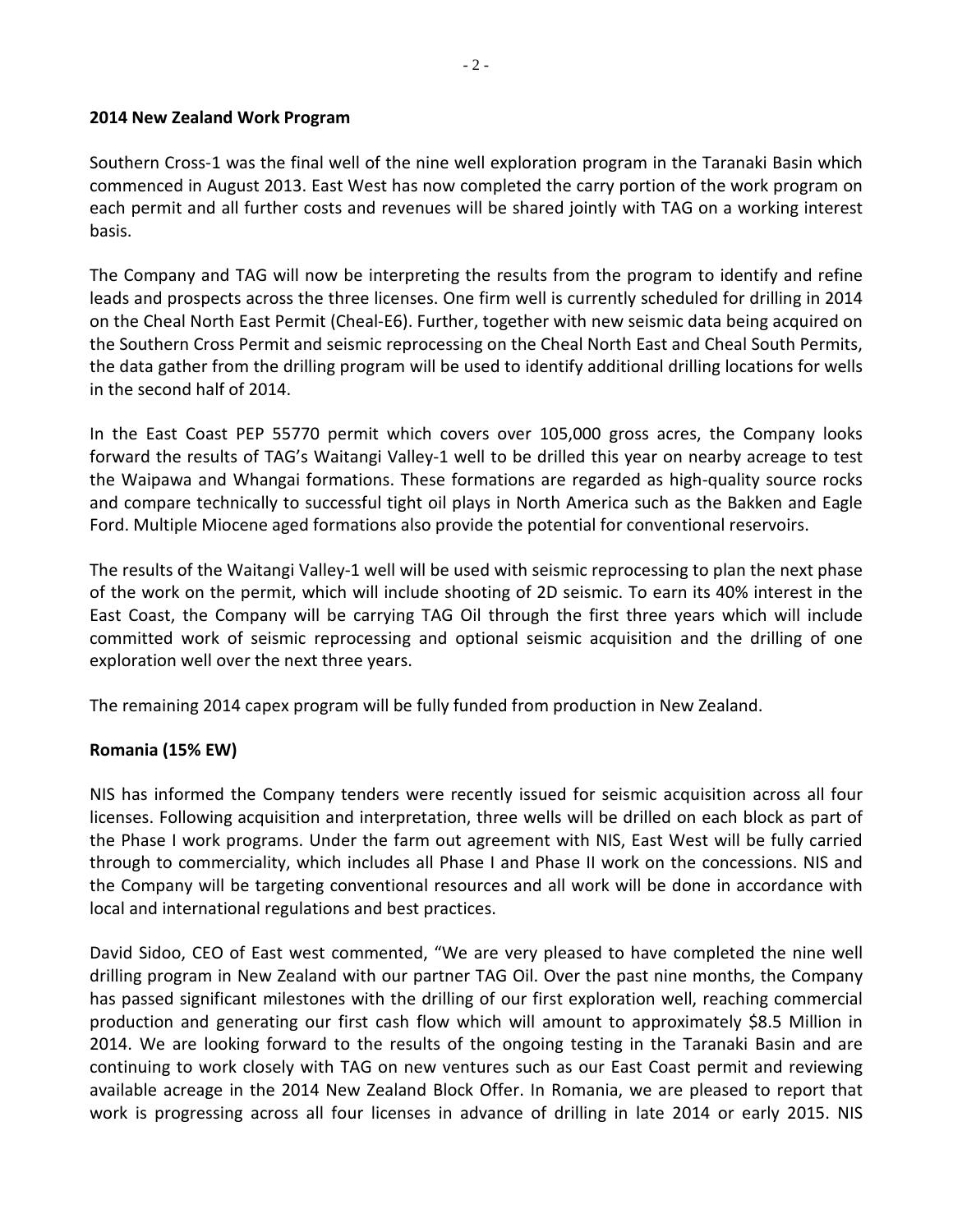continues to be very diligent in the use of time and capital to evaluate the acreage and we are confident their expertise in this part of the Pannonian Basin will maximize our chance of successfully finding hydrocarbons once drilling commences."

### **About East West Petroleum Corp.**

East West Petroleum [\(http://www.eastwestpetroleum.ca\)](http://www.eastwestpetroleum.ca/) is a TSX Venture Exchange listed company established in 2010 to invest in international oil & gas opportunities. East West has built a diverse platform of attractive exploration assets covering a gross area of approximately 1.8 million acres. In New Zealand, East West holds an interest in three exploration permits near to existing commercial production in the Taranaki Basin with a nine well drilling campaign, operated by TAG Oil Ltd. (TSX: TAO), is in progress; in December 2013, the Company was awarded one block in the emerging East Coast Basin of New Zealand when covers over 100,000 acres. The Company also interests in four exploration concessions covering 1,000,000 acres in the prolific Pannonian Basin of western Romania with Naftna Industrija Srbije; a joint venture exploration program covering 8,000 gross acres in the San Joaquin Basin of California; an oil-prone exploration block of 100,000 acres in the Assam region of India with the three largest exploration and production Indian firms ONGC, Oil India and GAIL; and a 100% interest in a 500,000 acre exploration block onshore Morocco. The Company has now entered operational phases in Romania, where it will be fully carried by its partner Naftna Industrija Srbije in a seismic and 12-well drilling program which is underway, and in New Zealand where production and drilling operations are ongoing.

Forward-looking information is subject to known and unknown risks, uncertainties and other factors that may cause the Company's actual results, level of activity, performance or achievements to be materially different from those expressed or implied by such forward-looking information. Such factors include, but are not limited to: the ability to raise sufficient capital to fund exploration and development; the quantity of and future net revenues from the Company's reserves; oil and natural gas production levels; commodity prices, foreign currency exchange rates and interest rates; capital expenditure programs and other expenditures; supply and demand for oil and natural gas; schedules and timing of certain projects and the Company's strategy for growth; competitive conditions; the Company's future operating and financial results; and treatment under governmental and other regulatory regimes and tax, environmental and other laws.

Prospective Resources are those quantities of petroleum estimated, as of a given date, to be potentially recoverable from undiscovered accumulations by application of future development projects. Prospective resources have both an associated chance of discovery and a chance of development. Prospective Resources are further subdivided in accordance with the level of certainty associated with recoverable estimates assuming their discovery and development and may be subclassified based on project maturity. Best estimate resources are considered to be the best estimate of the quantity that will actually be recovered from the accumulation. If probabilistic methods are used, this term is a measure of central tendency of the uncertainty distribution (most likely/mode, P50/median, or arithmetic average/mean). As estimates, there is no certainty that any portion of the resources will be discovered. If discovered, there is no certainty that it will be